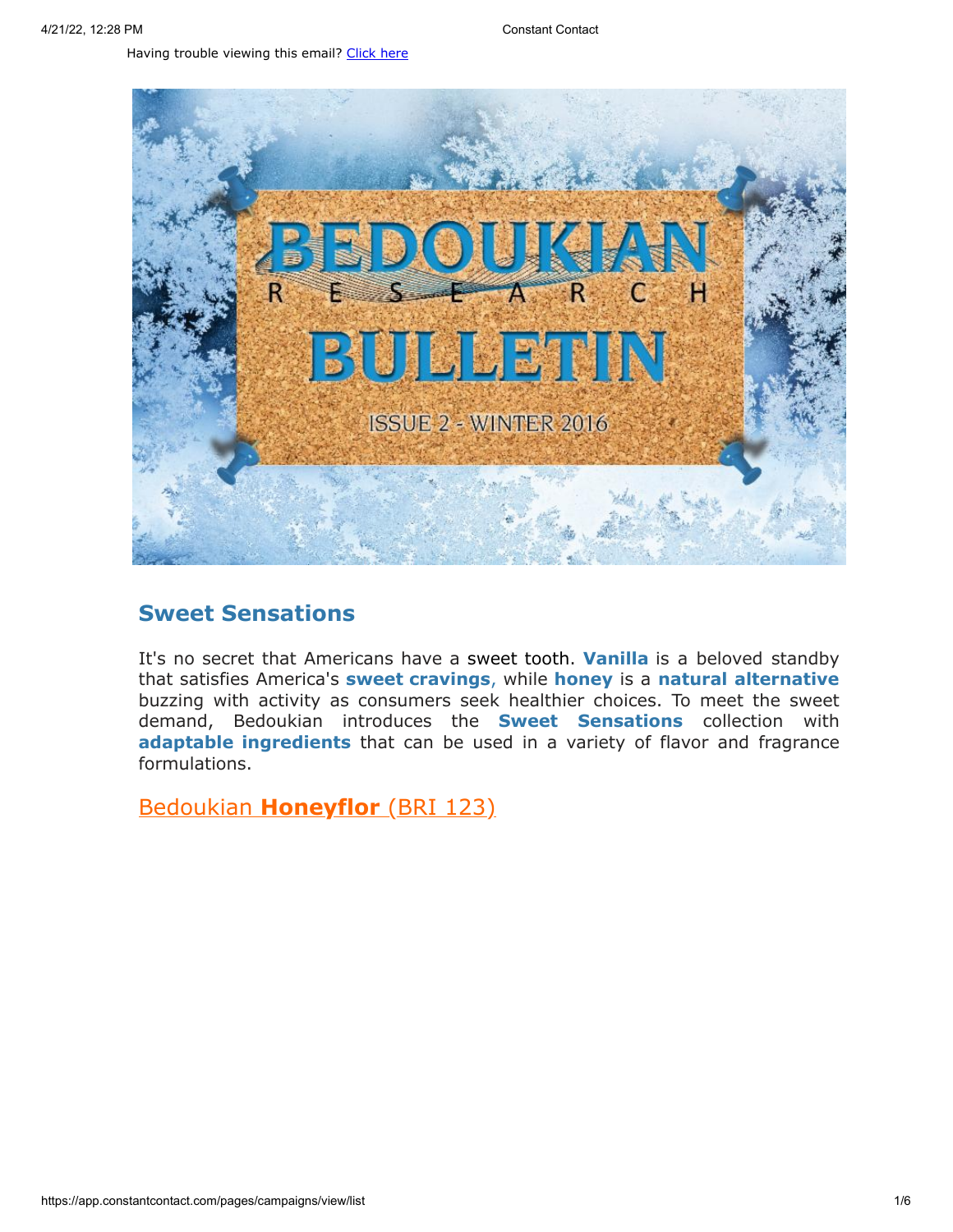

As consumers strive for healthier lifestyles and seek better-for-you options, **honey** is sticking in mainstream products. The National Honey Board commissioned an independent national survey, which revealed that 93% of consumers consider honey a **"natural" sweetener**, with 48% of those consumers saying they look for product labels that include honey.

From **sweet to savory** and everything in between, honey is materializing in multiple applications and products. For example, **Domino Foods** introduced **Domino** and **C&H Honey Granules**, which are a individual crystals of pure cane sugar and honey. Honey is popular in ready-to-drink beverages such as **BeeSweet Lemonade** and **Honeydrop Beverages**. The natural sweetener is also spilling into alcoholic beverages such as **Hornitos Spiced Honey** and **Made Real Vodka** distilled from wheat and honey. Mead, an alcoholic drink made with fermented honey and water, is also emerging. Delaware's **Liquid Alchemy Beverages** opened in 2016 and **Brimming Horn Meadery** is set to open in the summer. In food, **Jack Daniel's Tennessee Honey Whiskey** partnered with **Completely Fresh Foods** and offers a selection of ready-to-eat barbeque meat entrees. **Stonyfield's Oh My Yog!** line is known for its unique three-layer format, which pairs a specific flavor on the bottom with a honey-infused whole milk yogurt middle and cream top.

In fragrance, honey is also an inspiration. **Dial's Greek Yogurt Vanilla Honey Moisturizing Body Wash** received the TNS 2015 Personal Hygiene product of the year award. Indie fragrance brand **4160 Tuesdays** introduced **Dirty Honey**, which contains beeswax, honey absolutes and honeybush extract. Bee venom and honey have also been buzzing around in beauty and skincare. **Guerlain's** new **Abeille Royale Honey Nectar Toning Lotion** features "the exceptional power of bee products." **Wei Beauty's Age Repair** line is formulated with bee venom peptides and honey to help improve skin's texture and elasticity.

#### **DID YOU KNOW?**

Bedoukian's Honeyflor adds natural, raw honey notes to both flavors and fragrances, and it has a strong impression of hyacinth for adding a new touch to your existing green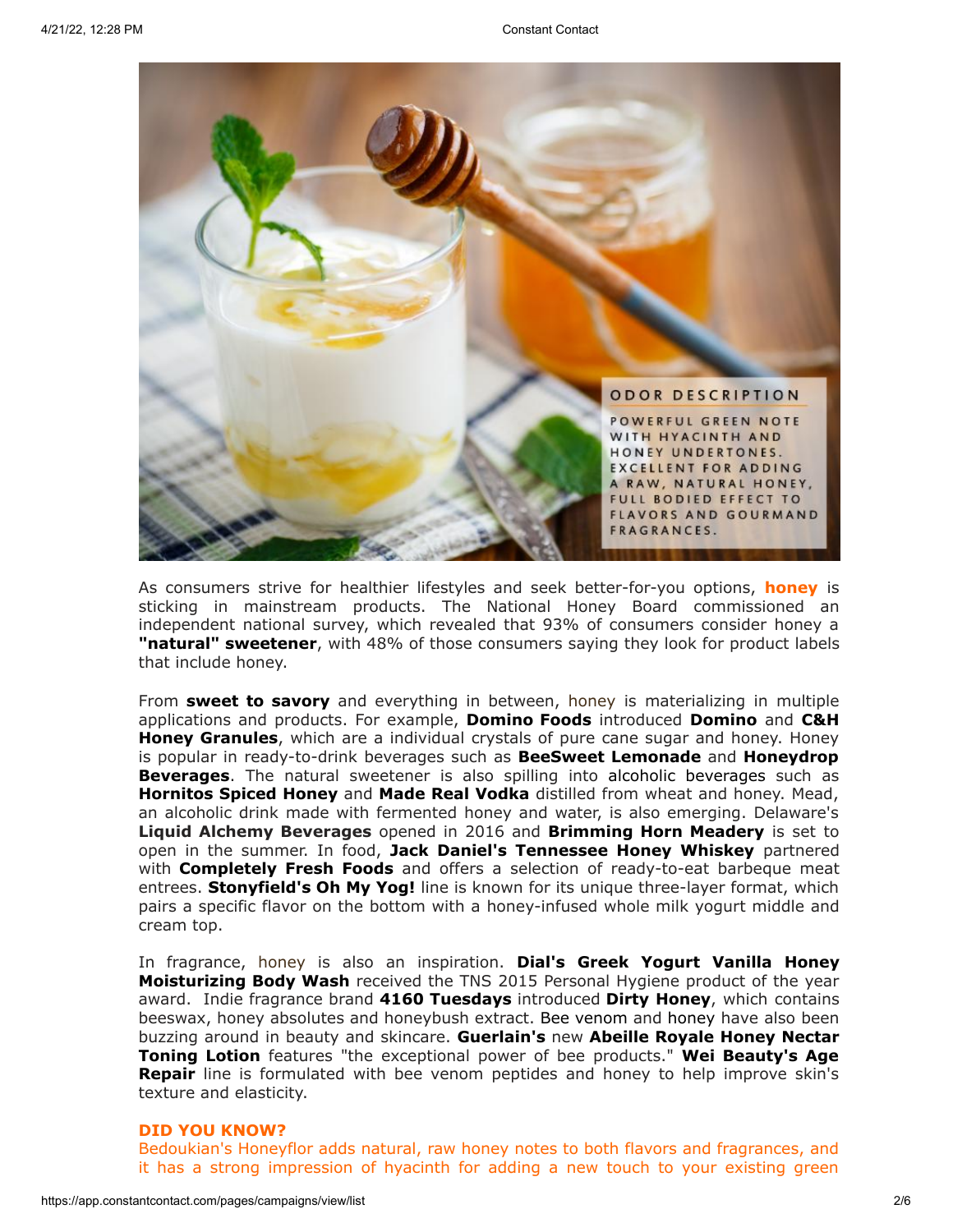floral compositions.

**"Bee-ing" drawn into the honey trend?**

**[CLICK](mailto:customerservice@bedoukian.com?subject=Bedoukian%20Bulletin%20-%20Winter%202016&body=Hello%2C%0A%0AI%20would%20like%20to%20request%20free%20samples%20of%20each%20product%20advertised%20in%20the%20Winter%202016%20Bedoukian%20Bulletin!) HERE FOR A SAMPLE**

# Bedoukian **[Vanillin Propylene Glycol Acetal](http://search.bedoukian.com/flavorfragrance/ff_product.asp?method=POP&id=830)** (BRI 830) and **[Ethyl Vanillin Propylene](http://search.bedoukian.com/flavorfragrance/ff_product.asp?method=POP&id=831) Glycol Acetal** (BRI 831)



With the volatile **vanilla** market and escalating costs, cost-effective vanilla alternatives are important in flavorists' and perfumers' palettes. According to Beverage Industry's 2015 New Product Development Survey, 50% of responding companies selected chocolate and vanilla as top flavor selections. Vanilla is a staple in food, beverages and fragrances with a myriad of new introductions.

It's so popular there are specific vanilla food holidays such as National Vanilla Cupcake Day, National Vanilla Custard Day and National Vanilla Ice Cream Day. In beverages, **Starbucks' Tazo** brand introduced **Chai Vanilla Caramel Latte** in K-cup packs, which blends vanilla and caramel flavors with black tea and chai spice. **Ben & Jerry's** limited edition **Cake My Day** is made of vanilla cake batter ice cream with vanilla cake pieces, buttercream frosting and raspberry swirls.

On the fragrance side, vanilla is also beloved. Indie brands are creating unique fragrance interpretations. **Aftelier Vanilla Smoke** scent uses vanillin, vanilla absolute and Lapsang Souchong while **Xyrena Andy Kaufman Milk & Cookies** has notes of sugar, sweet butter, fresh baked chocolate chip cookies, creamy milk, vanilla extract and white musk. **Dionis** is a new skincare line formulated with goat milk and **Vanilla Bean** is one of the variants in the collection. In air care, **Glade** 2015 Limited Edition Winter Collection offers **Send A Little Love Vanilla Biscotti** and **Creamy Custard & Cherish the Present** scents, which both highlight vanilla. **Yankee Candle's** new **Bakery Air** candle has notes of "creamy butter swirled with vanilla."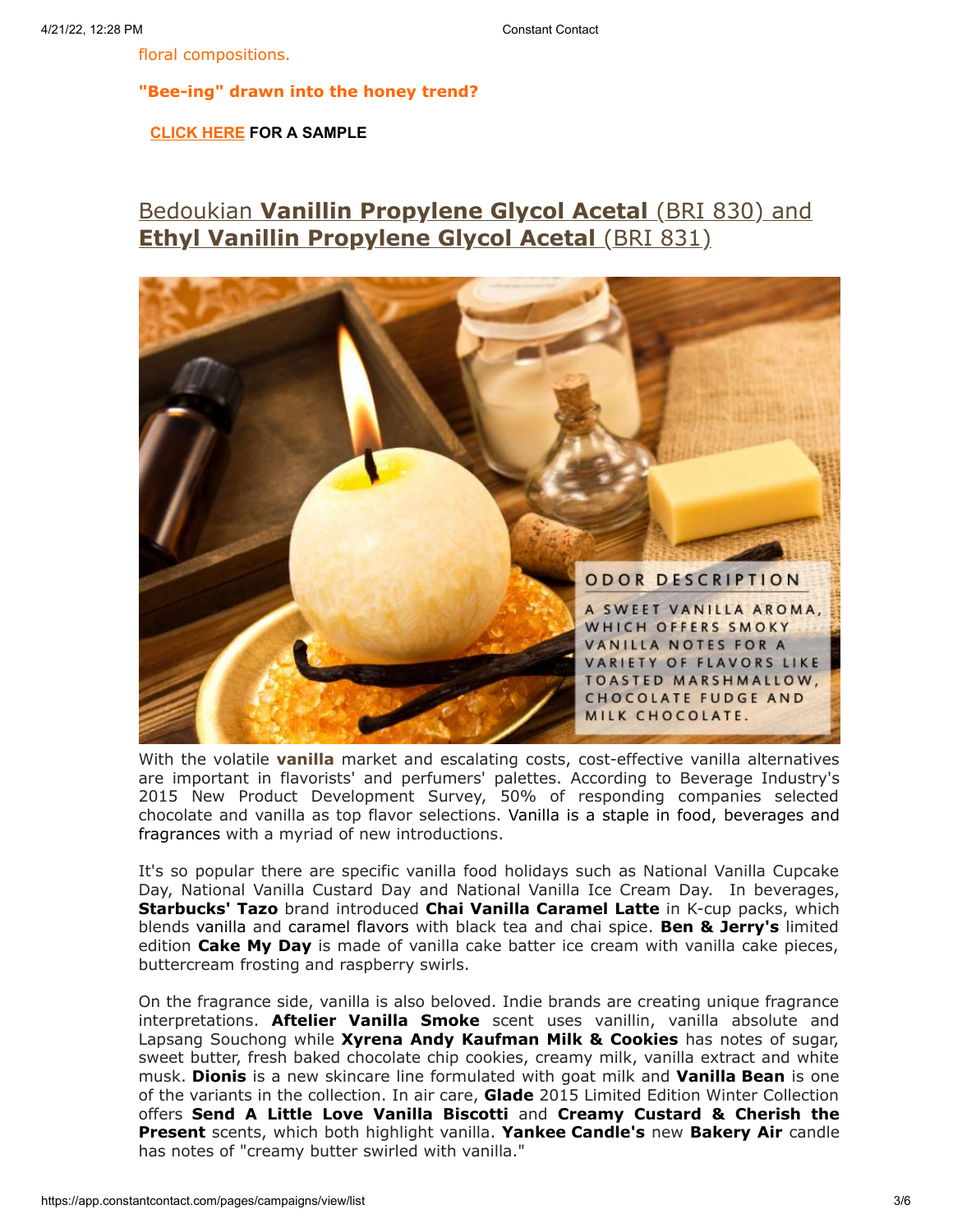### **DID YOU KNOW?**

Bedoukian's Vanillin and Ethyl Vanillin PG Acetals are more stable in alkali environments than Vanillin and Ethyl Vanillin and show far less discoloration, making them excellent for use in candles, soap bars, and alkali flavors. They are also used to extend vanillin and ethyl vanillin where their use is restricted.

### **Vanillin discoloration ruining your formulation?**

### **[CLICK](mailto:customerservice@bedoukian.com?subject=Bedoukian%20Bulletin%20-%20Winter%202016&body=Hello%2C%0A%0AI%20would%20like%20to%20request%20free%20samples%20of%20each%20product%20advertised%20in%20the%20Winter%202016%20Bedoukian%20Bulletin!) HERE FOR A SAMPLE**

# **Some Like It Hot, Some Like It Cold**

Some individuals warm up winter with a **hot beverage** while others prefer **cold beverages** all year round. Whether you like it hot or cold, **tea** is brewing in ready-to-drink beverages and in food service. The Tea Association of the USA cited Americans consumed over 80 billion servings of tea in 2014. Mintel market research predicts U.S. sales of tea to increase by 6.7% in 2015 to reach \$7.6 billion in 2020. According to Packaged Facts, the food service tea market is a \$20 billion industry and expected to grow. Driven by the **health and wellness trend**, tea is perceived as healthful and there has been a dizzying amount of activity. From **black tea to green tea**, Bedoukian introduces the **Some Like It Hot, Some Like It Cold** collection with **versatile ingredients** that can be used in a variety of flavor and fragrance formulations.

## Bedoukian **[cis-4-Heptenal](http://search.bedoukian.com/flavorfragrance/ff_product.asp?method=POP&id=379)** (BRI 379)

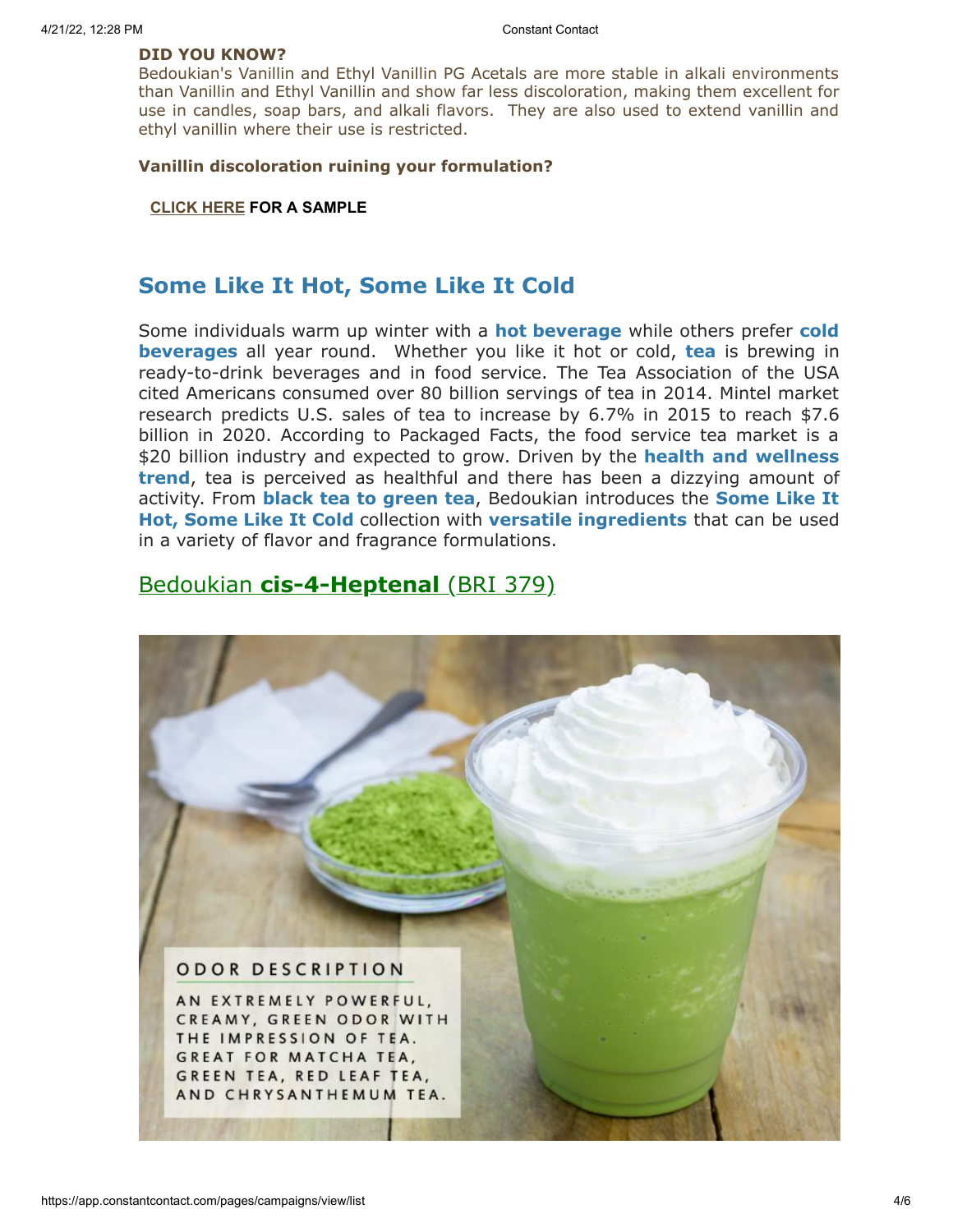Beverage Industry's New Product Development Outlook 2015 Study, published in January, reported that "tea flavors were notable choices" and 39% of respondents formulated with green tea flavors in 2015. **Matcha**, the fine-ground, high-quality caffeine laden **green tea** known for its antioxidant properties, is quickly gaining momentum. According to the Sage Group, sales of matcha products in the U.S. and Canada are predicted to grow 25% annually between 2015 and 2018.

Cafés such as **Matcha Bar in Brooklyn** and **Matcha Box in Los Angeles** specialize in the vibrant green ingredient. The market is flooded with matcha launches such as **Jade Monk**, **Motto Sparkling Matcha Tea**, **Evolution Fresh Organic Coconut Matcha** and **Republic of Tea U-Matcha-Charcoal**. Matcha is becoming so popular that **Sharp Electronics** launched the Tea-Ceré, a matcha making machine to make the matcha experience authentic and easier to prepare. **Tea-Ceré** "grinds, brews, whisks, and pours matcha all in one convenient device." And it's not just appearing in beverages. **Tea Gren by PFC Foods** is a new product that blends organic green tea and matcha that consumers shake on food like salt and pepper.

## **DID YOU KNOW?**

In addition to its Matcha character, cis-4-Heptenal excels in caramel, cream, and butter flavors. It adds body and a freshness that is characteristic of farm-fresh cream, making them fuller and adding a natural richness that is often missing.

### **Adding depth to a tea formulation?**

**[CLICK](mailto:customerservice@bedoukian.com?subject=Bedoukian%20Bulletin%20-%20Winter%202016&body=Hello%2C%0A%0AI%20would%20like%20to%20request%20free%20samples%20of%20each%20product%20advertised%20in%20the%20Winter%202016%20Bedoukian%20Bulletin!) HERE FOR A SAMPLE**

## [Bedoukian](http://bedoukian.com/products/product.asp?id=410) **[Verbenone](http://search.bedoukian.com/flavorfragrance/ff_product.asp?method=POP&id=8020)** (BRI 8020)



Similar to the popularity of **green tea** flavor use, 39% of survey takers reported using other tea flavors while 29% formulated with **black tea**, according to Beverage Industry's New Product Development Outlook 2015 Study.